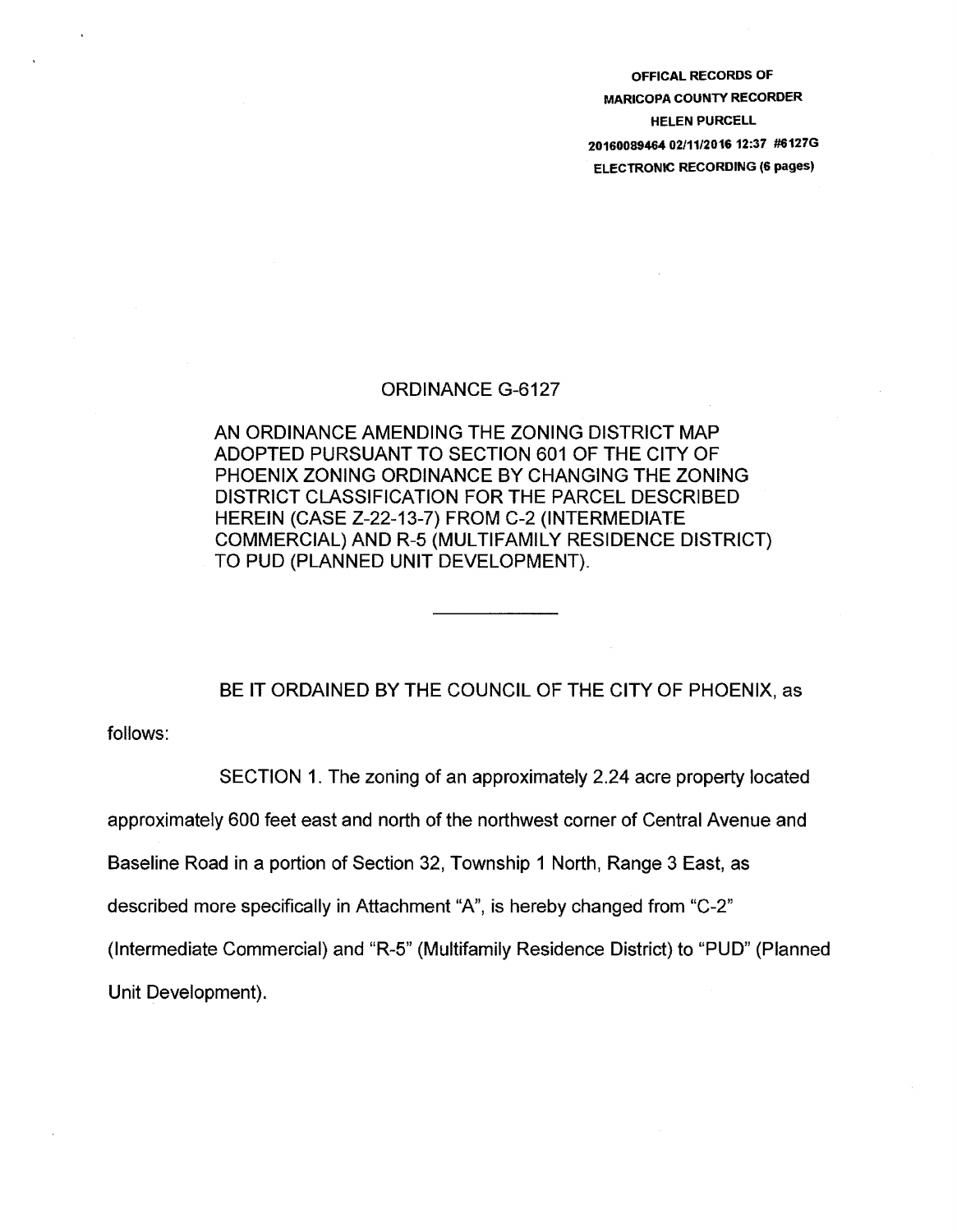SECTION 2. The Planning and Development Director is instructed to

modify the Zoning Map of the City of Phoenix to reflect this use district classification

change as shown in Attachment "B".

SECTION 3. Due to the site's specific physical conditions and the use

district applied for by the applicant, this rezoning is subject to compliance with the PUD

narrative and the following stipulations, violation of which shall be treated in the same

manner as a violation of the City of Phoenix Zoning Ordinance:

- 1. An updated Development Narrative for the Hacienda Rivas PUD reflecting the changes approved through this request shall be submitted to the Planning and Development Department within 30 days of City Council approval of this request. The updated Development Narrative shall be consistent with the Development Narrative date stamped August 7, 2015 as modified by the following stipulations:
	- A. Page 2, Section D, General Plan Conformance: Update paragraph to read: "The subject site is designated on the Phoenix General Plan as Commercial, RESIDENTIAL 3.5 TO 5 DU/ACRE -TRADITIONAL LOT, and Residential 15+ du/acre- Higher Density Attached, as shown in Exhibit 4. As with the zoning boundary discussed below, it appears the 191 feet of the subject site immediately west of central avenue has the commercial designation; the remainder of the subject site is residential/15+."
	- B. Page 3, Table  $1 1$ .: Update paragraph to read: "All uses permitted in Phoenix Zoning Ordinance  $\S$ § 608 $<sub>7</sub>$  AND 618 and 647 as they</sub> apply to the R-5 zoning district are allowed for the westernmost 225 feet of the subject site. Conditional uses (use permit or special permit) and uses with specified standards in Phoenix Zoning Ordinance §§ 608, AND 618 and 647 as they apply to the R-5 zoning district must satisfy those standards and/or public hearing requirements and approvals. USES PERMITTED IN THE R-5 ZONING DISTRICT PER§ 647 OF THE PHOENIX ZONING ORDINANCE SHALL BE PERMITTED SUBJECT TO THE CONDITIONS LISTED IN§ 647 AND APPROVAL OF A SPECIAL PERMIT."
	- C. Page 3, Table  $1 2$ .: Update paragraph to read: "All uses permitted in Phoenix Zoning Ordinance §§ 623 and 647 as they apply to the C-2 zoning district are allowed for the easternmost 191 feet of the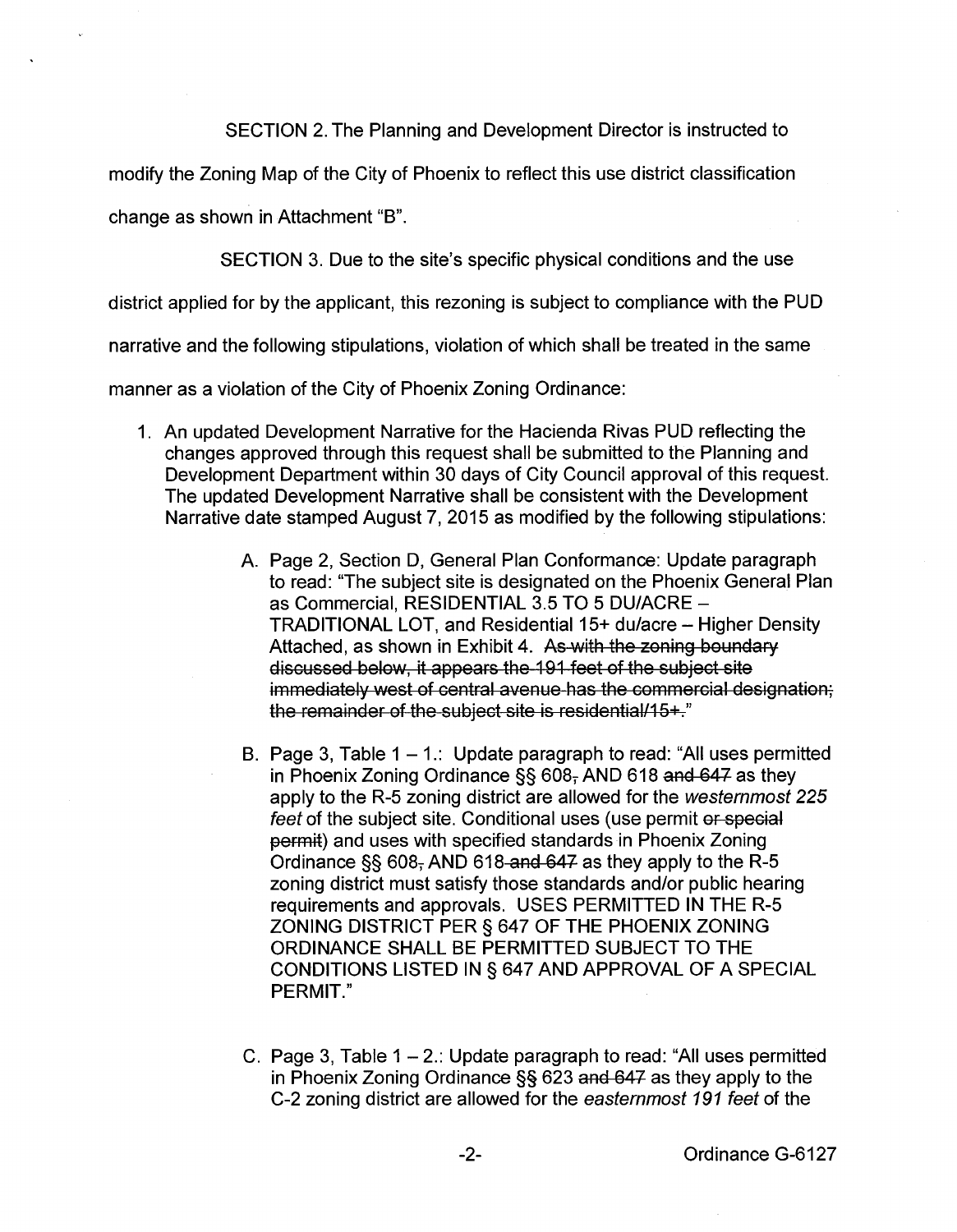subject site. Conditional uses (use permit or special permit) and uses with specified standards in Phoenix Zoning Ordinance §§ 623 and 647 as they apply to the C-2 zoning district must satisfy those standards and/or public hearing requirements and approvals. USES PERMITIED IN THE C-2 ZONING DISTRICT PER§ 647 OF THE PHOENIX ZONING ORDINANCE SHALL BE PERMITTED SUBJECT TO THE CONDITIONS LISTED IN § 647 AND APPROVAL OF A SPECIAL PERMIT."

- D. Page 6, Lighting Standards, Yard/Event Area standards: Update to read: "maximum 60 watt INCANDESCENT EQUIVALENT light bulbs".
- E. Page 16, General Plan Land Use Map Excerpt: Update map to include the portion of the subject property designated residential 3.5- 5 du/acre- traditional lot on the General Plan Land Use Map.
- 2. That the property owner shall record documents that disclose the existence, and operational characteristics of City of Phoenix Sky Harbor International Airport to future owners or tenants of the property. The form and content of such documents shall be according to the templates and instructions provided which have been reviewed and approved by the City Attorney.

SECTION 4. If any section, subsection, sentence, clause, phrase or

portion of this ordinance is for any reason held to be invalid or unconstitutional by the

decision of any court of competent jurisdiction, such decision shall not affect the validity

of the remaining portions hereof.

PASSED by the Council of the City of Phoenix this 3rd day of February,

2016.

**MAYOR** 

**ATTEST:** 

**City Clerk** 

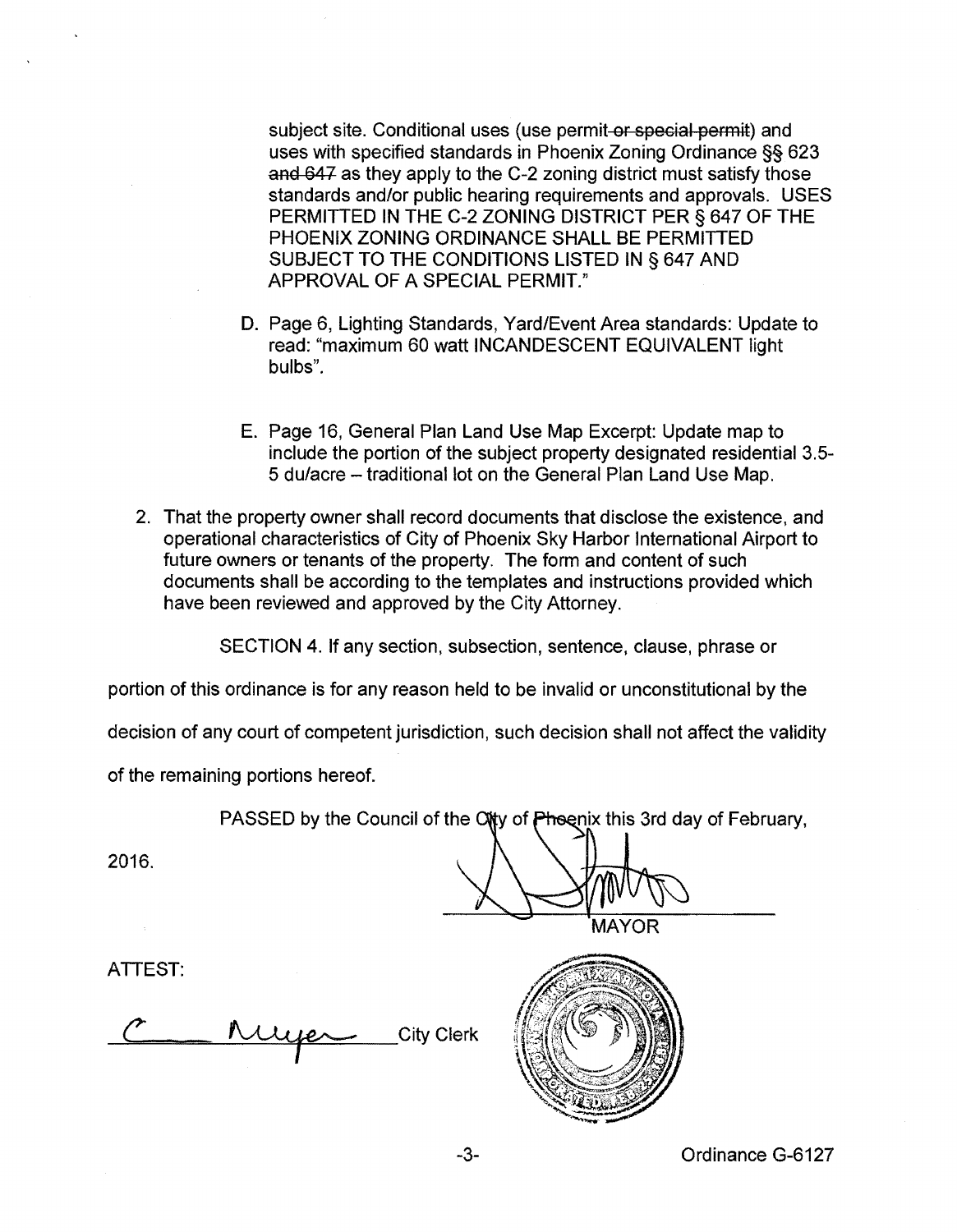APPROVED AS TO FORM: Acting City Attorney REVIEWED BY:

<sub>\_</sub>Citý Manager

PL:tml:1217782v1: (CM#27) (Item #66)- 2/3/16

Attachments: A- Legal Description (1 Page) B- Ordinance Location Map (1 Page)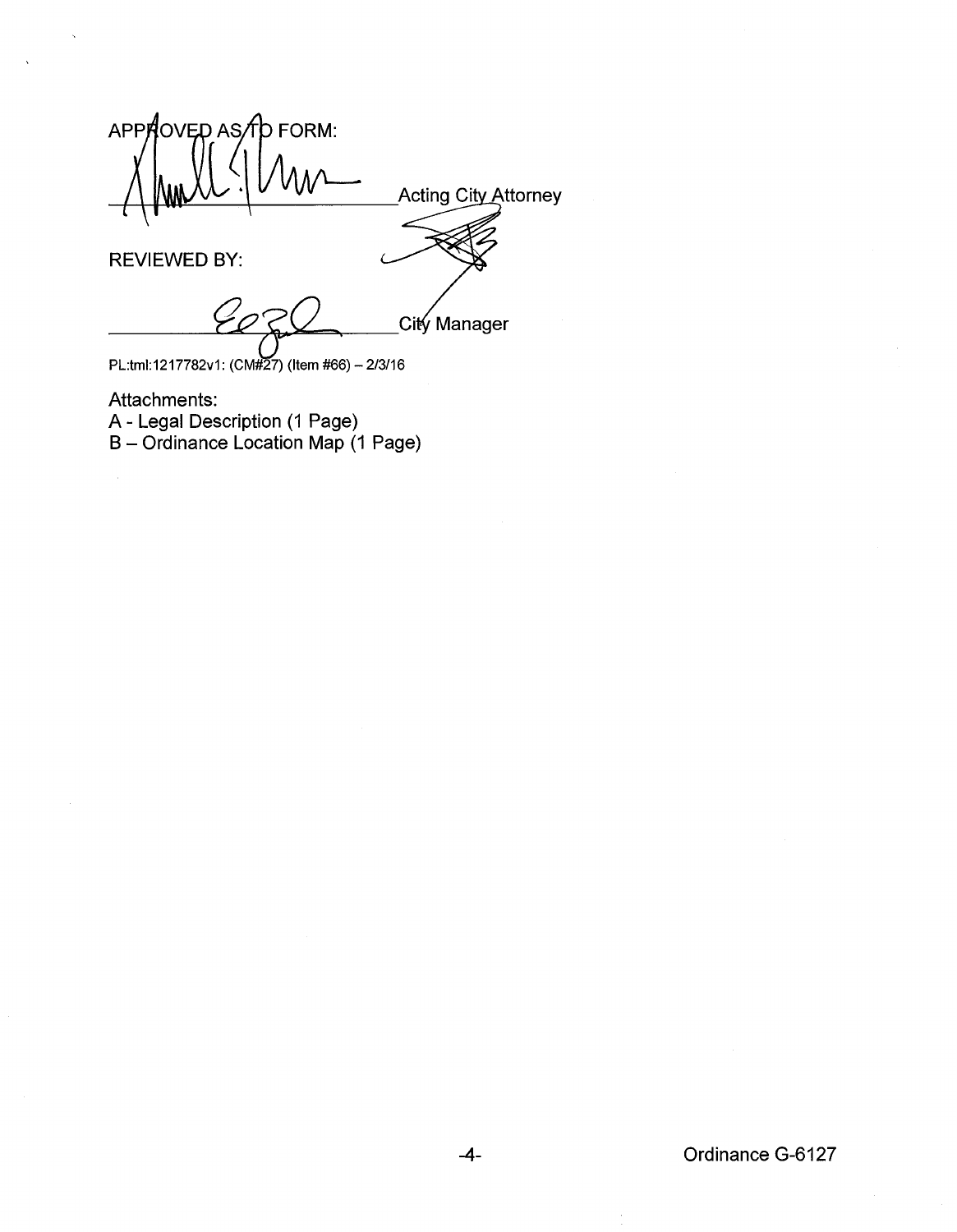## ATTACHMENT A

## LEGAL DESCRIPTION FOR Z-22-13-7

That part of the Southeast quarter of the Southwest quarter of Section 32, Township 1 North, Range 3 East of the Gila and Salt River Base and Meridian lying North of the Western Canal, BEGINNING on the East line of said Southeast quarter of the Southwest quarter at a point distant 631.4 feet South of the Northeast corner of said Southeast quarter of the Southwest quarter

Thence North 89 degrees 56 seconds West 458 feet;

Thence parallel with the East line of said Southeast quarter of the Southwest quarter South to a point on the Northerly right-of-way line of the Western Canal;

Thence Northeasterly along said northerly right-of-way line of the Western Canal to a point where the said northerly right-of-way line intersects with the East line of said Southeast quarter of the Southwest quarter;

Thence North along said East line of the Southeast quarter of the Southwest quarter to the point of beginning.